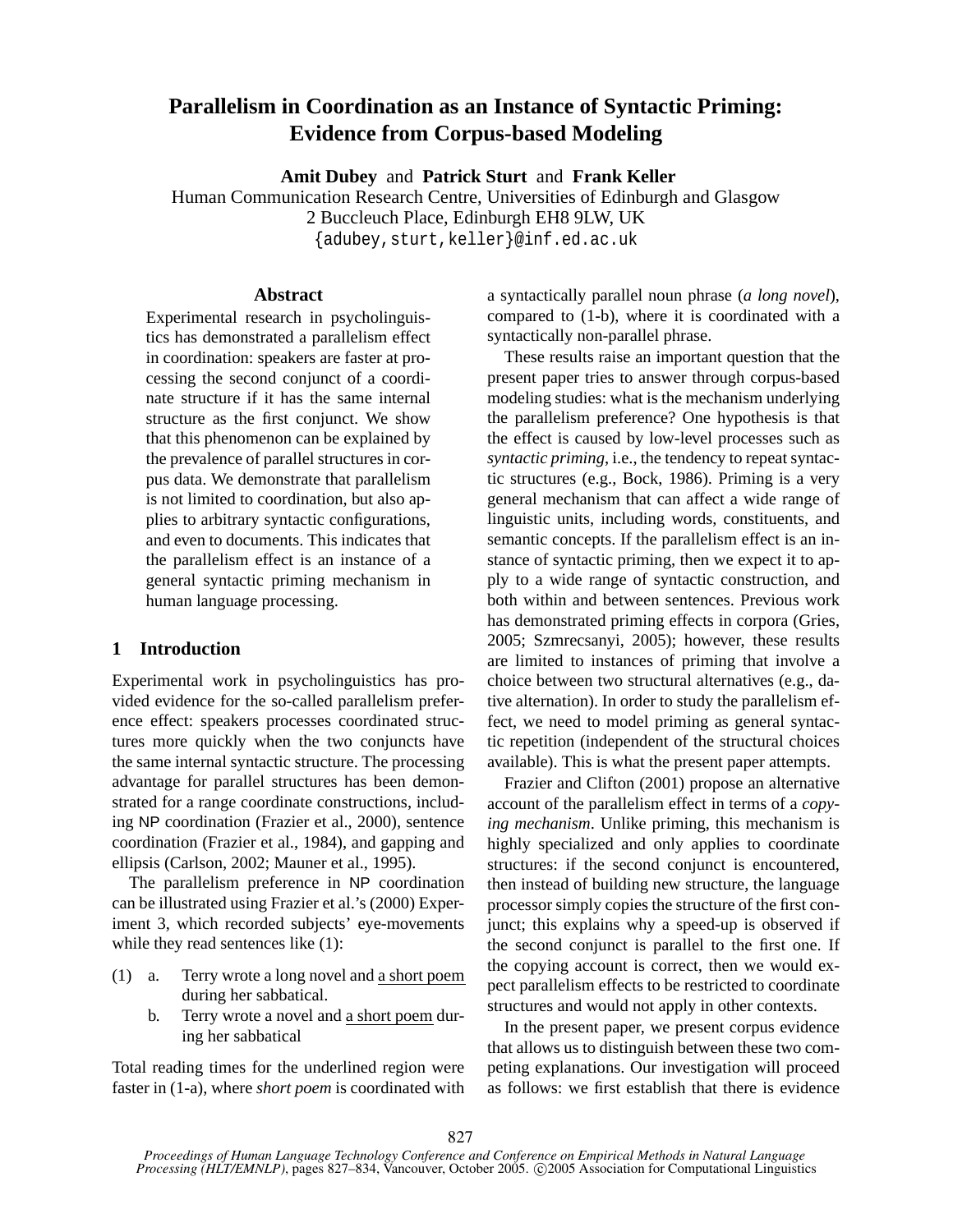for a parallelism effect in corpus data (Section 3). This is a crucial prerequisite for our wider investigation: previous work has only dealt with parallelism in comprehension, hence we need to establish that parallelism is also present in production data, such as corpus data. We then investigate whether the parallelism effect is restricted to coordination, or whether it also applies also arbitrary syntactic configurations. We also test if parallelism can be found for larger segments of text, including, in the limit, the whole document (Section 4). Then we investigate parallelism in dialog, testing the psycholinguistic prediction that parallelism in dialog occurs between speakers (Section 5). In the next section, we discuss a number of methodological issues and explain the way we measure parallelism in corpus data.

### **2 Adaptation**

Psycholinguistic studies have shown that priming affects both speech production (Bock, 1986) and comprehension (Branigan et al., 2005). The importance of comprehension priming has also been noted by the speech recognition community (Kuhn and de Mori, 1990), who use so-called caching language models to improve the performance of speech comprehension software. The concept of caching language models is quite simple: a cache of recently seen words is maintained, and the probability of words in the cache is higher than those outside the cache.

While the performance of caching language models is judged by their success in improving speech recognition accuracy, it is also possible to use an abstract measure to diagnose their efficacy more closely. Church (2000) introduces such a diagnostic for lexical priming: adaptation probabilities. Adaptation probabilities provide a method to separate the general problem of priming from a particular implementation (i.e., caching models). They measure the amount of priming that occurs for a given construction, and therefore provide an upper limit for the performance of models such as caching models.

Adaptation is based upon three concepts. First is the *prior*, which serves as a baseline. The prior measures the probability of a word appearing, ignoring the presence or absence of a prime. Second is the *positive adaptation*, which is the probability of a word appearing given that it has been primed. Third is the *negative adaptation*, the probability of a word

appearing given it has not been primed.

In Church's case, the prior and adaptation probabilities are estimated as follows. If a corpus is divided into individual documents, then each document is then split in half. We refer to the halves as the prime set (or prime half) and the target set (or target half).<sup>1</sup> We measure how frequently a document half contains a particular word. For each word *w*, there are four combinations of the prime and target halves containing the word. This gives us four frequencies to measure, which are summarized in the following table:

| $W_{\mathbf{n},t}$ | $W\bar{n}$ t |
|--------------------|--------------|
| . 7                | t Z.         |

These frequencies represent:

- $f_{w_{p,t}}$  = # of times *w* occurs in prime set and target set
- $f_{w_{\bar{p},t}}$  = # of times *w* occurs in target set but not prime set

$$
f_{w_{p,\bar{t}}} = # of times w occurs in prime setbut not target set
$$

 $f_{w_{\bar{p},\bar{t}}}$  = # of times *w* does not occur in either target set or prime set

In addition, let *N* represent the sum of these four frequencies. From the frequencies, we may formally define the prior, positive adaptation and negative adaptation:

 $\text{Prior}$   $P_{\text{prior}}(w) = \frac{f_{w_{p,t}} + f_{w_{p,t}}}{N}$ (1) **Prior**  $P_{\text{prior}}(w) = \frac{J_{Wp,t}}{N}$ 

(2) Positive Adaptation 
$$
P_+(w) = \frac{f_{w_{p,t}}}{f_{w_{p,t}} + f_{w_{p,\bar{t}}}}
$$

 ${\bf Negative \; Adaptation \quad P_-(w) = \frac{f_{w_{p,p}}}{f_{p,p}}}$ (3) **Negative Adaptation**  $P_-(w) = \frac{f_{w,p,t} - f_{w,p,t}}{f_{w,p,t} + f_{w,p,t}}$ 

In the case of lexical priming, Church observes that  $P_+ \gg P_{\text{prior}} > P_-$ . In fact, even in cases when  $P_{\text{prior}}$ quite small,  $P_+$  may be higher than 0.8. Intuitively, a positive adaptation which is higher than the prior entails that a word is likely to reappear in the target set given that it has already appeared in the prime set. We intend to show that adaptation probabilities provide evidence that syntactic constructions behave

 $1$ Our terminology differs from that of Church, who uses 'history' to describe the first half, and 'test' to describe the second. Our terms avoid the ambiguity of the phrase 'test set' and coincide with the common usage in the psycholinguistic literature.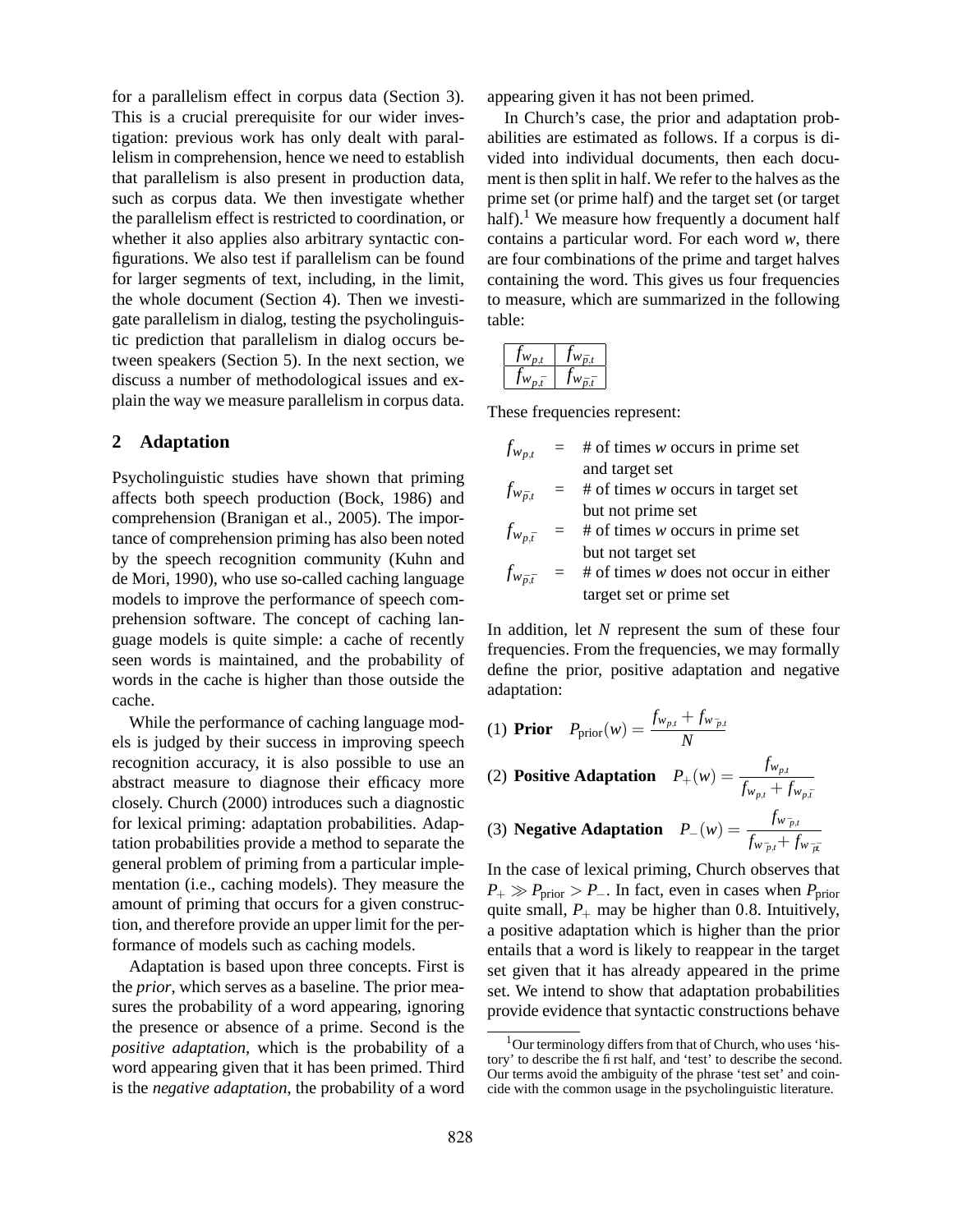similarity to lexical priming, showing positive adaptation  $P_+$  greater than the prior. As  $P_-\,$  must become smaller than  $P_{\text{prior}}$  whenever  $P_+$  is larger than  $P_{\text{prior}}$ , we only report the positive adaptation  $P_+$  and the prior *P*prior.

While Church's technique was developed with speech recognition in mind, we will show that it is useful for investigating psycholinguistic phenomenon. However, the connection between cognitive phenomenon and engineering approaches go in both directions: it is possible that syntactic parsers could be improved using a model of syntactic priming, just as speech recognition has been improved using models of lexical priming.

## **3 Experiment 1: Parallelism in Coordination**

In this section, we investigate the use of Church's adaptation metrics to measure the effect of syntactic parallelism in coordinated constructions. For the sake of comparison, we restrict our study to several constructions used in Frazier et al. (2000). All of these constructions occur in NPs with two coordinate sisters, i.e., constructions such as  $NP<sub>1</sub> CC NP<sub>2</sub>$ , where CC represents a coordinator such as *and*.

#### **3.1 Method**

The application of the adaptation metric is straightforward: we pick  $NP_1$  as the prime set and  $NP_2$  as the target set. Instead of measuring the frequency of lexical elements, we measure the frequency of the following syntactic constructions:

- **SBAR** An NP with a relative clause, i.e.,  $NP \rightarrow NP$  SBAR.
- **PP** An NP with a PP modifier, i.e.,  $NP \rightarrow NP PP$ .
- **NN** An NP with a single noun, i.e.,  $NP \rightarrow NN$ .
- **DT NN** An NP with a determiner and a noun, i.e.,  $NP \rightarrow DT$  NN.
- **DT JJ NN** An NP with a determiner, an adjective and a noun, i.e.,  $NP \rightarrow DT$  JJ NN.

Parameter estimation is accomplished by iterating through the corpus for applications of the rule NP  $\rightarrow$  NP CC NP. From each rule application, we create a list of prime-target pairs. We then estimate adaptation probabilities for each construction, by counting the number of prime-target pairs in which the



Figure 1: Adaptation within coordinate structures in the Brown corpus



Figure 2: Adaptation within coordinate structures in the WSJ corpus

construction does or does not occur. This is done similarly to the document half case described above. There are four frequencies of interest, but now they refer to the frequency that a particular construction (rather than a word) either occurs or does not occur in the prime and target set.

To ensure results were general across genres, we used all three parts of the English Penn Treebank: the Wall Street Journal (WSJ), the balanced Brown corpus of written text (Brown) and the Switchboard corpus of spontaneous dialog. In each case, we use the entire corpus.

Therefore, in total, we report 30 probabilities: the prior and positive adaptation for each of the five constructions in each of the three corpora. The primary objective is to observe the difference between the prior and positive adaptation for a given construction in a particular corpus. Therefore, we also perform a  $\chi^2$  test to determine if the difference between these two probabilities are statistically significant.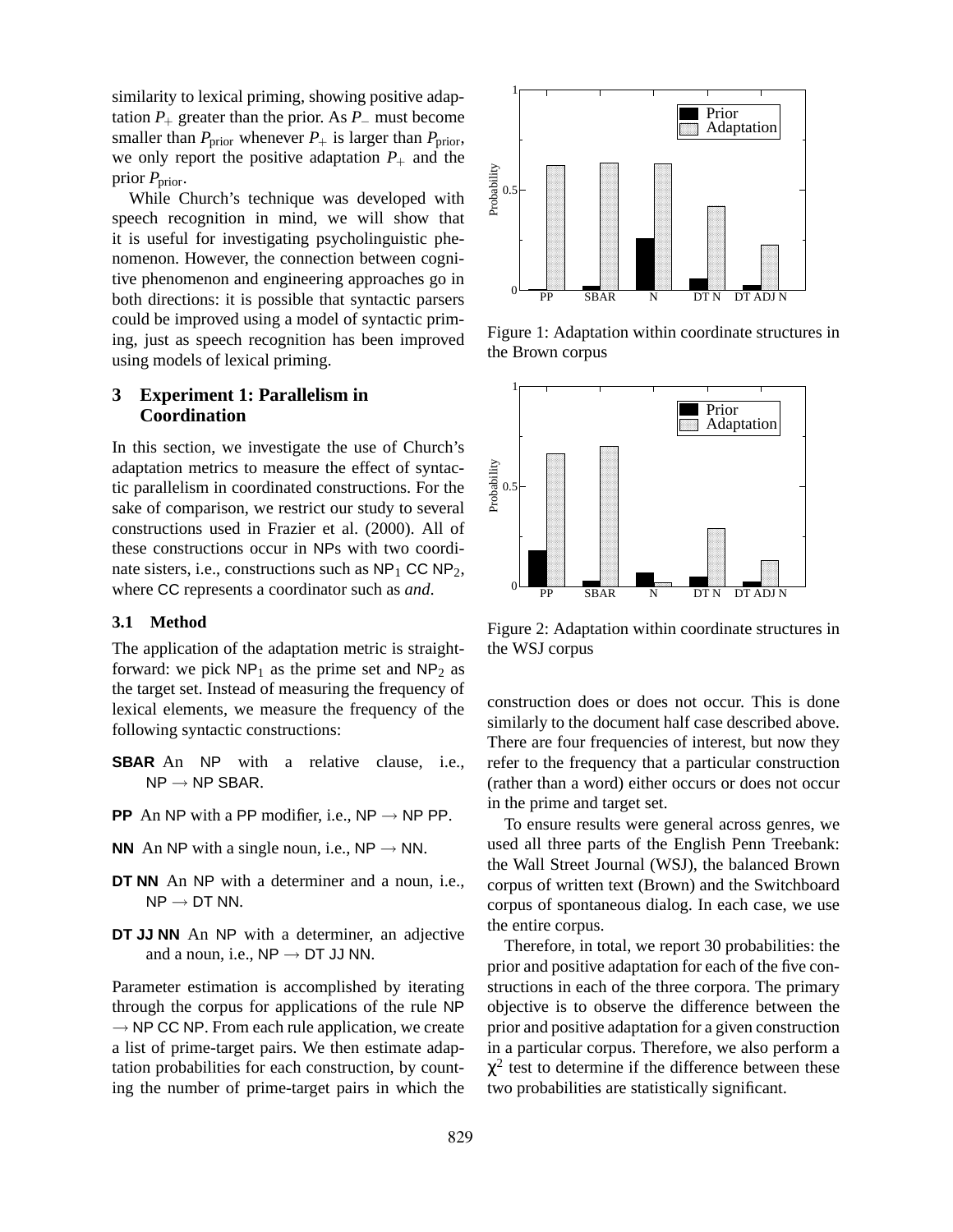

Figure 3: Adaptation within coordinate structures in the Switchboard corpus

#### **3.2 Results**

The results are shown in Figure 1 for the Brown corpus, Figure 2 for the WSJ and Figure 3 for Switchboard. Each figure shows the prior and positive adaptation for all five constructions: relative clauses (SBAR) a PP modifier (PP), a single common noun (N), a determiner and noun (DT N), and a determiner adjective and noun (DT ADJ N). Only in the case of a single common noun in the WSJ and Switchboard corpora is the prior probability higher than the positive adaptation. In all other cases, the probability of the given construction is more likely to occur in  $NP<sub>2</sub>$ given that it has occurred in  $NP<sub>1</sub>$ . According to the  $\chi^2$  tests, all differences between priors and positive adaptations were significant at the 0.01 level. The size of the data sets means that even small differences in probability are statistically significant. All differences reported in the remainder of this paper are statistically significant; we omit the details of individual  $\chi^2$  tests.

#### **3.3 Discussion**

The main conclusion we draw is that the parallelism effect in corpora mirrors the ones found experimentally by Frazier et al. (2000), if we assume higher probabilities are correlated with easier human processing. This conclusion is important, as the experiments of Frazier et al. (2000) only provided evidence for parallelism in *comprehension* data. Corpus data, however, are *production* data, which means that the our findings are first ones to demonstrate parallelism effects in production.

The question of the relationship between comprehension and production data is an interesting one.



Figure 4: Adaptation within sentences in the Brown corpus



Figure 5: Adaptation within sentences in the WSJ corpus

We can expect that production data, such as corpus data, are generated by speakers through a process that involves self-monitoring. Written texts (such as the WSJ and Brown) involve proofreading and editing, i.e., explicit comprehension processes. Even the data in a spontaneous speech corpus such as Swtichboard can be expected to involve a certain amount of self-monitoring (speakers listen to themselves and correct themselves if necessary). It follows that it is not entirely unexpected that similar effects can be found in both comprehension and production data.

### **4 Experiment 2: Parallelism in Documents**

The results in the previous section showed that the parallelism effect, which so far had only been demonstrated in comprehension studies, is also attested in corpora, i.e., in production data. In the present experiment, we will investigate the mechanisms underlying the parallelism effect. As discussed in Section 1, there are two possible explana-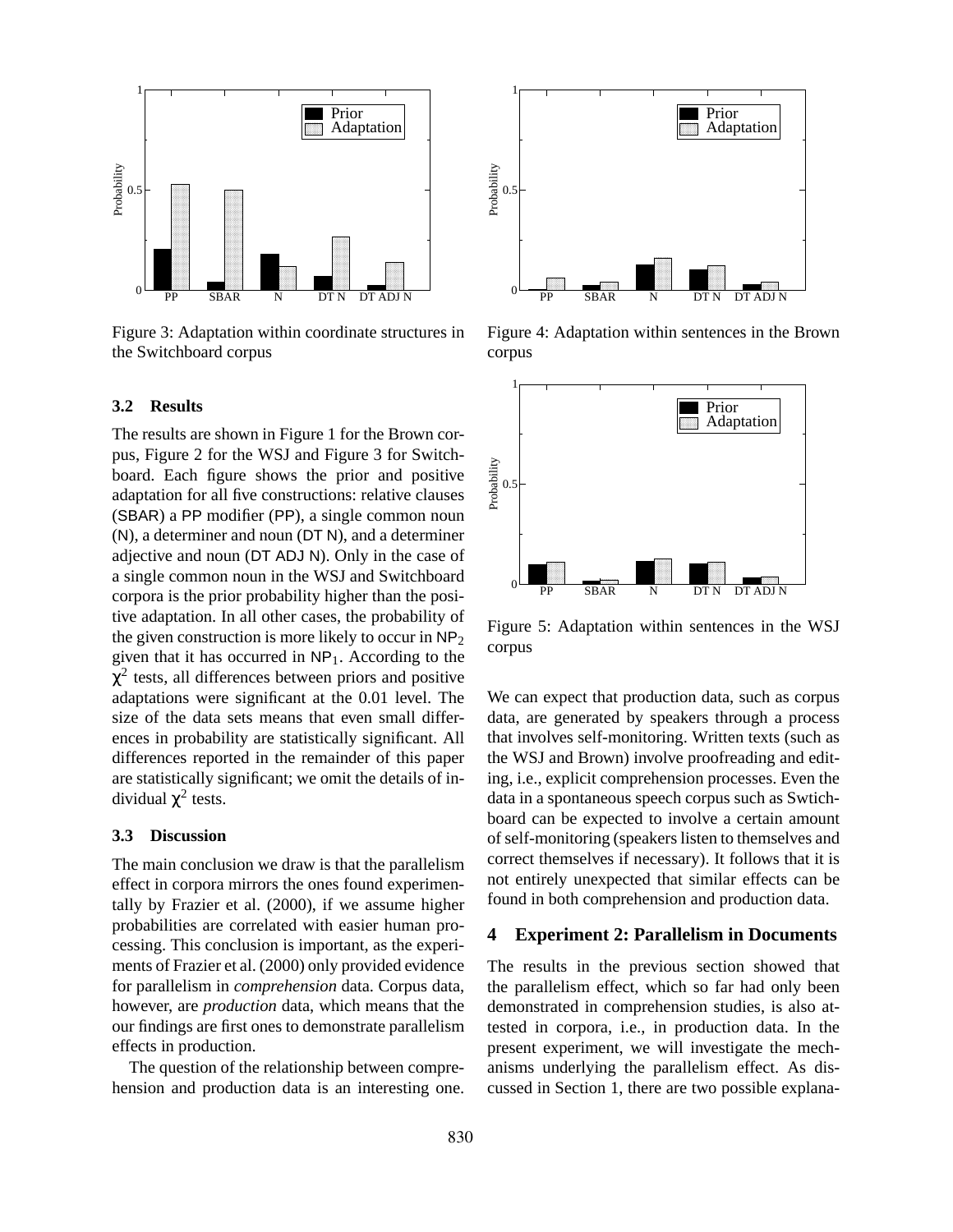

Figure 6: Adaptation between sentences in the Brown corpus



Figure 7: Adaptation between sentences in the WSJ corpus

tion for the effect: one in terms of a constructionspecific copying mechanism, and one in terms of a generalized syntactic priming mechanism. In the first case, we predict that the parallelism effect is restricted to coordinate structures, while in the second case, we expect that parallelism (a) is independent of coordination, and (b) occurs in the wider discourse, i.e., not only within sentences but also between sentences.

### **4.1 Method**

The method used was the same as in Experiment 1 (see Section 3.1), with the exception that the prime set and the target set are no longer restricted to being the first and second conjunct in a coordinate structure. We investigated three levels of granularity: within sentences, between sentences, and within documents. *Within-sentence parallelism* occurs when the prime NP and the target NP occur within the same sentence, but stand in an ar-



Figure 8: Adaptation within documents in the Brown corpus(all items exhibit weak yet statistically significant positive adaptation)



Figure 9: Adaptation within documents in the WSJ corpus

bitrary structural relationship. Coordinate NPs were excluded from this analysis, so as to make sure that any within-sentence parallelism is not confounded coordination parallelism as established in Experiment 1. *Between-sentence parallelism* was measured by regarding as the target the sentence immediately following the prime sentence. In order to investigate *within-document parallelism*, we split the documents into equal-sized halves; then the adaptation probability was computed by regarding the first half as the prime and the second half as the target (this method is the same as Church's method for measuring lexical adaptation).

The analyses were conducted using the Wall Street Journal and the Brown portion of the Penn Treebank. The document boundary was taken to be the file boundary in these corpora. The Switchboard corpus is a dialog corpus, and therefore needs to be treated differently: turns between speakers rather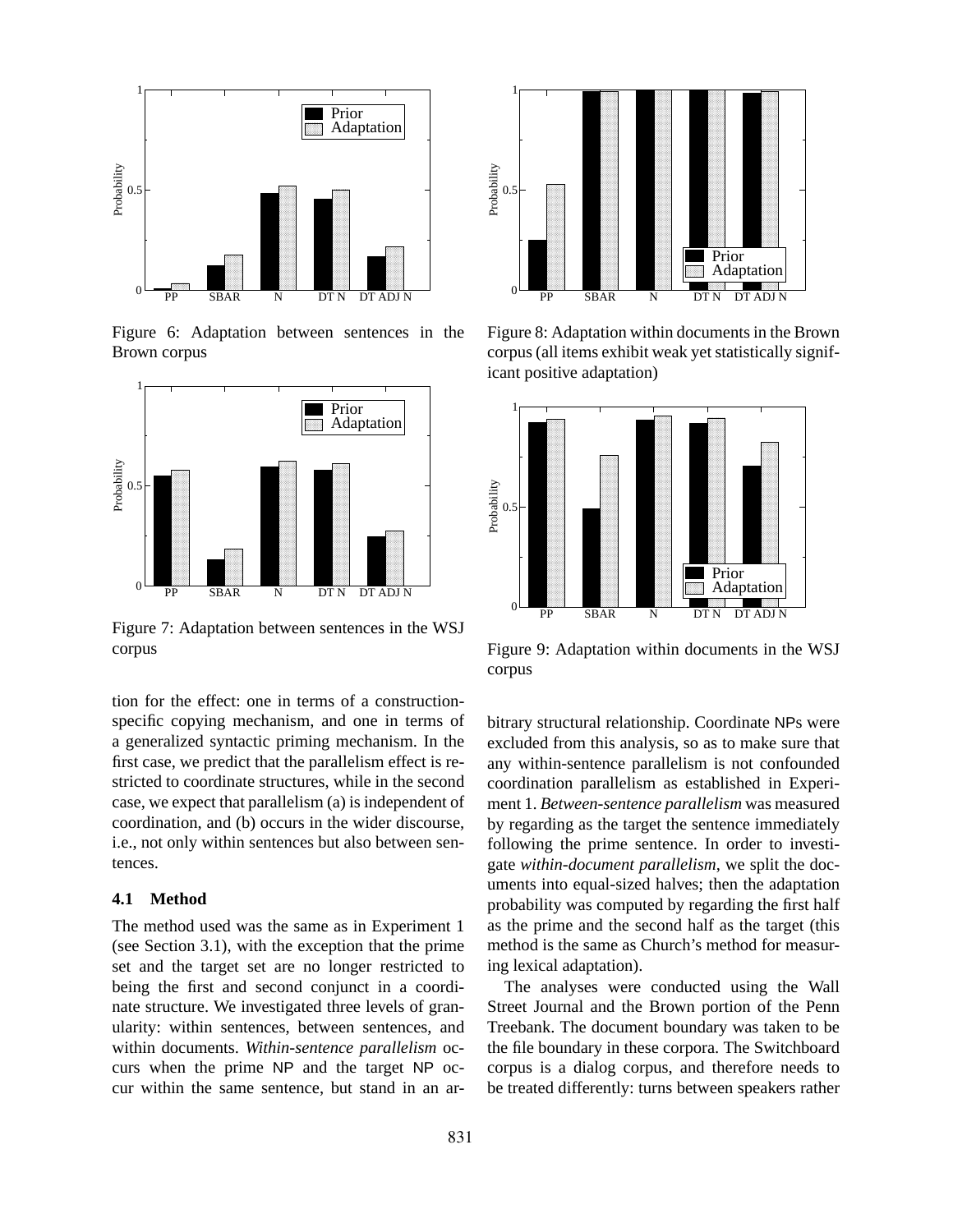than sentences should be level of analysis. We will investigate this separately in Experiment 3 below.

### **4.2 Results**

The results for the within-sentence analysis are graphed in Figures 4 and 5 for the Brown and WSJ corpus, respectively. We find that there is a parallelism effect in both corpora, for all the NP types investigated. Figures 6–9 show that the same is true also for the between-sentence and within-document analysis: parallelism effects are obtained for all NP types and for both corpora, even it the parallel structures occur in different sentences or in different document halves. (The within-document probabilities for the Brown corpus (in Figure 8) are close to one in most cases; the differences between the prior and adaptation are nevertheless significant.)

In general, note that the parallelism effects uncovered in this experiment are smaller than the effect demonstrated in Experiment 1: The differences between the prior probabilities and the adaptation probabilities (while significant) are markedly smaller than those uncovered for parallelism in coordinate structure.<sup>2</sup>

### **4.3 Discussion**

This experiment demonstrated that the parallelism effect is not restricted to coordinate structures. Rather, we found that it holds across the board: for NPs that occur in the same sentence (and are not part of a coordinate structure), for NPs that occur in adjacent sentences, and for NPs that occur in different document halves. The between-sentence effect has been demonstrated in a more restricted from by Gries (2005) and Szmrecsanyi (2005), who investigate priming in corpora for cases of structural choice (e.g., between a dative object and a PP object for verbs like *give*). The present results extend this finding to arbitrary NPs, both within and between sentences.

The fact that parallelism is a pervasive phenomenon, rather than being limited to coordinate structures, strongly suggests that it is an instance of a general syntactic priming mechanism, which has been an established feature of accounts of the human sentence production system for a while (e.g., Bock,

1986). This runs counter to the claims made by Frazier et al. (2000) and Frazier and Clifton (2001), who have argued that parallelism only occurs in coordinate structures, and should be accounted for using a specialized copying mechanism. (It is important to bear in mind, however, that Frazier et al. only make explicit claims about comprehension, not about production.)

However, we also found that parallelism effects are clearly strongest in coordinate structures (compare the differences between prior and adaptation in Figures 1–3 with those in Figures 4–9). This could explain why Frazier et al.'s (2000) experiments failed to find a significant parallelism effect in non-coordinated structures: the effect is simply too week to detect (especially using the self-paced reading paradigm they employed).

# **5 Experiment 3: Parallelism in Spontaneous Dialog**

Experiment 1 showed that parallelism effects can be found not only in written corpora, but also in the Switchboard corpus of spontaneous dialog. We did not include Switchboard in our analysis in Experiment 2, as this corpus has a different structure from the two text corpora we investigated: it is organized in terms of turns between two speakers. Here, we exploit this property and conduct a further experiment in which we compare parallelism effects between speakers and within speakers.

The phenomenon of structural repetition between speakers has been discussed in the experimental psycholinguistic literature (see Pickering and Garrod 2004 for a review). According to Pickering and Garrod (2004), the act of engaging in a dialog facilitates the use of similar representations at all linguistic levels, and these representations are shared between speech production and comprehension processes. Thus structural adaptation should be observed in a dialog setting, both within and between speakers. An alternative view is that production and comprehension processes are distinct. Bock and Loebell (1990) suggest that syntactic priming in speech production is due to facilitation of the retrieval and assembly procedures that occur during the formulation of utterances. Bock and Loebell point out that this production-based procedural view predicts a lack of priming between comprehension and production or vice versa, on the assumption that

<sup>&</sup>lt;sup>2</sup>The differences between the priors and adaptation probabilities are also much smaller than noted by Church (2000). The probabilities of the rules we investigate have a higher marginal probability than the lexical items of interest to Church.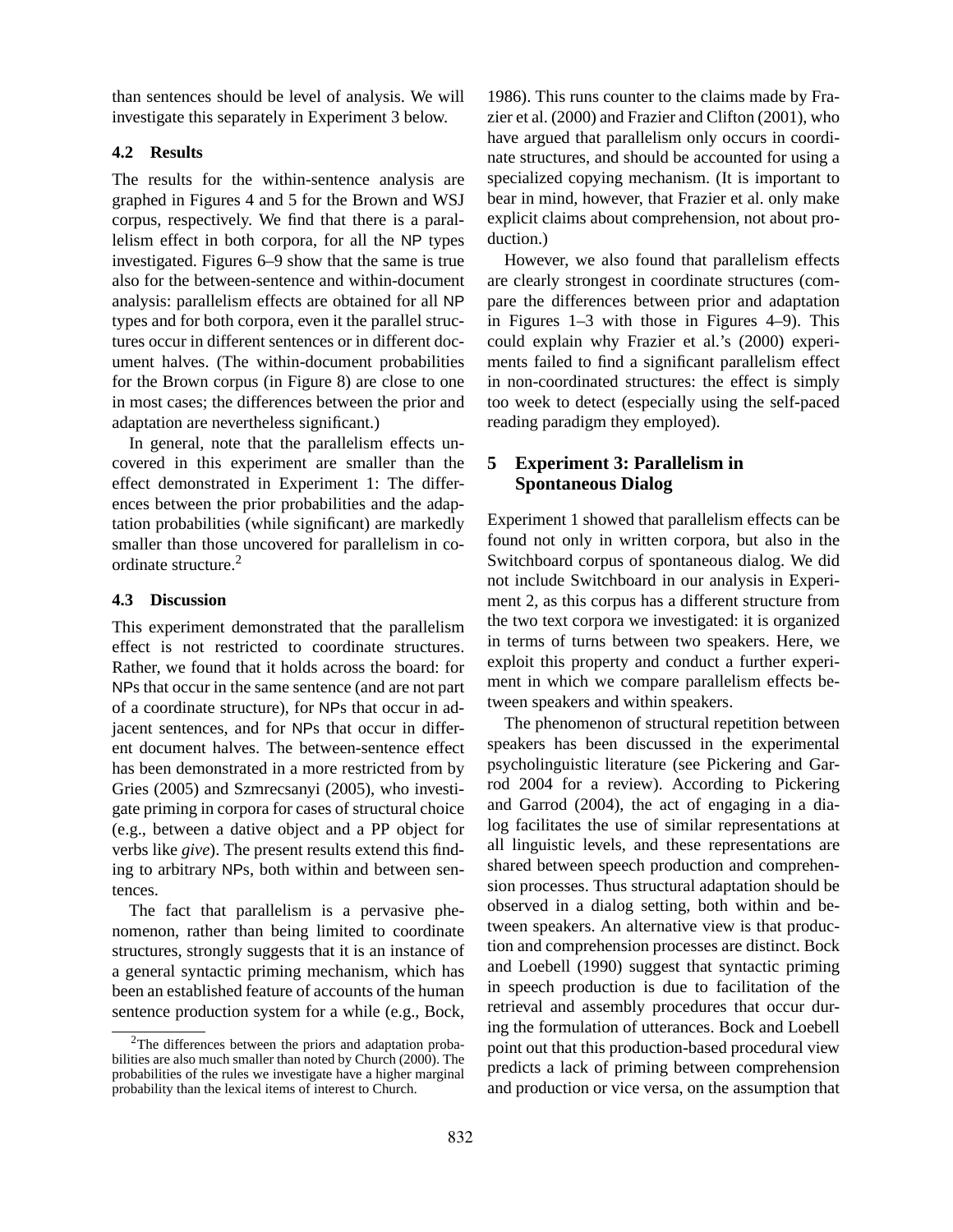

Figure 10: Adaptation between speakers in the Switchboard corpus

production and parsing use distinct mechanisms. In our terms, it predicts that between-speaker positive adaptation should not be found, because it can only result from priming from comprehension to production, or vice versa. Conversely, the prodedural view outlined by Bock and Loebell predicts that positive adaptation *should* be found within a given speaker's dialog turns, because such adaptation can indeed be the result of the facilitation of production routines within a given speaker.

#### **5.1 Method**

We created two sets of prime and target data to test within-speaker and between-speaker adaptation. The prime and target sets were defined in terms of pairs of utterances. To test between-speaker adaptation, we took each adjacent pair of utterances spoken by speaker A and speaker B, in each dialog, and these were treated as prime and target sets respectively. In the within-speaker analysis, the prime and target sets were taken from the dialog turns of only one speaker—we took each adjacent pair of dialog turns uttered by a given speaker, excluding the intervening utterance of the other speaker. The earlier utterance of the pair was treated as the prime, and the later utterance as the target. The remainder of the method was the same as in Experiments 1 and 2 (see Section 3.1).

#### **5.2 Results**

The results for the between-speaker and withinspeaker adaptation are shown in Figure 10 and Figure 11 for same five phrase types as in the previous experiments.



Figure 11: Adaptation within speakers in the Switchboard corpus

A positive adaptation effect can be seen in the between-speaker data. For each phrase type, the adaptation probability is greater than the prior. In the within-speaker data, by comparison, the magnitude of the adaptation advantage is greatly decreased, in comparison with Figure 10. Indeed, for most phrase types, the adaptation probability is lower than the prior, i.e., we have a case of negative adaptation.

#### **5.3 Discussion**

The results of the two analyses confirm that adaptation can indeed be found between speakers in dialog, supporting the results of experimental work reviewed by Pickering and Garrod (2004). The results do not support the notion that priming is due to the facilitation of production processes within a given speaker, an account which would have predicted adaptation within speakers, but not between speakers.

The lack of clear positive adaptation effects in the within-speaker data is harder to explain—all current theories of priming would predict some effect here. One possibility is that such effects may have been obscured by decay processes: doing a within-speaker analysis entails skipping an intervening turn, in which priming effects were lost. We intend to address these concerns using more elaborate experimental designs in future work.

### **6 Conclusions**

In this paper, we have demonstrated a robust, pervasive effect of parallelism for noun phrases. We found the tendency for structural repetition in two different corpora of written English, and also in a dialog cor